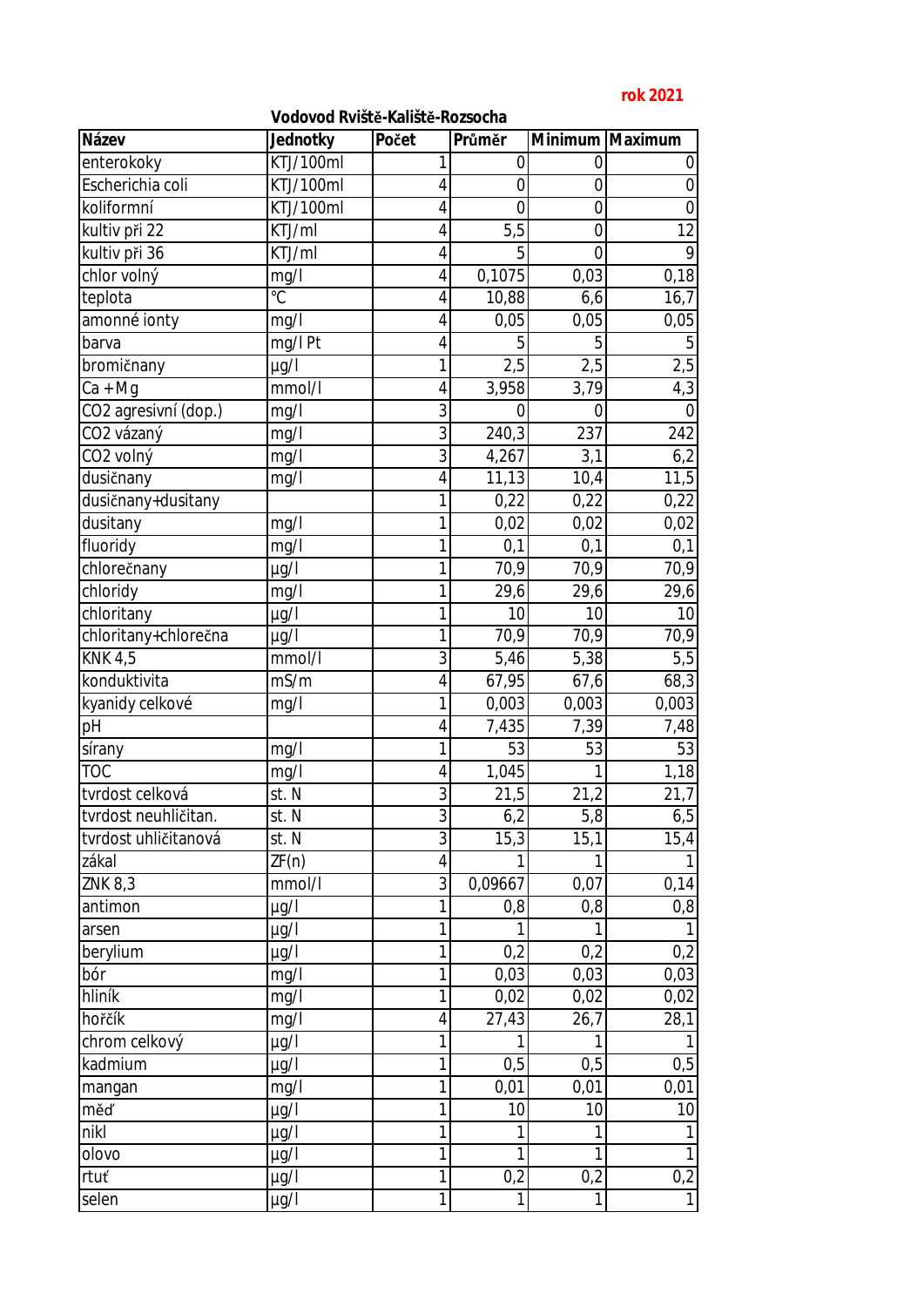| sodík                | mg/l      | 1              | 1,5            | 1,5            | 1,5            |
|----------------------|-----------|----------------|----------------|----------------|----------------|
| uran                 | $\mu$ g/l | 1              | $\overline{2}$ | $\overline{2}$ | $\overline{2}$ |
| vápník               | mg/l      | $\overline{4}$ | 113,5          | 108            | 126            |
| železo               | mg/l      | 4              | 0,0225         | 0,02           | 0,03           |
| benzen               | $\mu$ g/l | 1              | 0,1            | 0,1            | 0,1            |
| benzo(a)pyren        | $\mu$ g/l | 1              | 0,002          | 0,002          | 0,002          |
| benzo(b)fluoranthen  | µg/l      | 1              | 0,002          | 0,002          | 0,002          |
| benzo(g,h,i)perylen  | $\mu$ g/l | 1              | 0,002          | 0,002          | 0,002          |
| benzo(k)fluoranthen  | $\mu$ g/l | 1              | 0,002          | 0,002          | 0,002          |
| bromdichlormethan    | µg/l      | 1              | 1,2            | 1,2            | 1,2            |
| bromoform            | $\mu$ g/l | 1              |                |                |                |
| dibromchlormethan    | µg/l      | 1              |                |                |                |
| chlorethen           | $\mu$ g/l | 1              | 0,5            | 0,5            | 0,5            |
| chloroform           | µg/l      | 1              | 2,2            | 2,2            | 2,2            |
| indeno(1,2,3-cd)pyre | $\mu$ g/l | 1              | 0,002          | 0,002          | 0,002          |
| PAUsuma (4)          | µg/l      | 1              | $\overline{0}$ | $\mathbf 0$    | $\overline{0}$ |
| TCE+PCE              | $\mu$ g/l | 1              | $\overline{0}$ | $\overline{0}$ | 0              |
| tetrachlorethen      | $\mu$ g/l | 1              | 1              | 1              | 1              |
| Trihalomethany       | µg/l      | 1              | 3,4            | 3,4            | 3,4            |
| trichlorethen        | µg/l      | 1              | 1              | 1              |                |
| 1,2-dichlorethan     | µg/l      | 1              | 0,3            | 0,3            | 0,3            |
| acetochlor           | $\mu$ g/l | 1              | 0,02           | 0,02           | 0,02           |
| acetochlor ESA       | $\mu$ g/l | 1              | 0,02           | 0,02           | 0,02           |
| acetochlor OA        | $\mu$ g/l | 1              | 0,02           | 0,02           | 0,02           |
| alachlor             | $\mu$ g/l | $\mathbf{1}$   | 0,005          | 0,005          | 0,005          |
| alachlor ESA         | µg/l      | 1              | 0,02           | 0,02           | 0,02           |
| alachlor OA          | $\mu$ g/l | 1              | 0,02           | 0,02           | 0,02           |
| <b>AMPA</b>          | $\mu$ g/l | 1              | 0,05           | 0,05           | 0,05           |
| atrazin              | $\mu$ g/l | 1              | 0,01           | 0,01           | 0,01           |
| atrazin-des-des      | $\mu$ g/l | 1              | 0,02           | 0,02           | 0,02           |
| atrazin-desethyl     | $\mu$ g/l |                | 0,01           | 0,01           | 0,01           |
| atrazin-desisopropyl | $\mu$ g/l | $\mathbf{1}$   | 0,01           | 0,01           | 0,01           |
| atrazin-2-hydroxy    | µg/l      | 1              | 0,01           | 0,01           | 0,01           |
| bentazon             | µg/l      | 1              | 0,01           | 0,01           | 0,01           |
| clopyralid           | $\mu$ g/l | $\mathbf{1}$   | 0,025          | 0,025          | 0,025          |
| dicamba              | $\mu$ g/l | 1              | 0,025          | 0,025          | 0,025          |
| dimethachlor         | µg/l      | 1              | 0,01           | 0,01           | 0,01           |
| dimethachlor ESA     | µg/l      | 1              | 0,01           | 0,01           | 0,01           |
| dimethachlor OA      | µg/l      | 1              | 0,02           | 0,02           | 0,02           |
| fenuron              | µg/l      | 1              | 0,01           | 0,01           | 0,01           |
| glyfosát             | µg/l      | 1              | 0,05           | 0,05           | 0,05           |
| hexazinon            | µg/l      | 1              | 0,01           | 0,01           | 0,01           |
| chloridazon          | $\mu$ g/l | $\overline{1}$ | 0,01           | 0,01           | 0,01           |
| chloridazon desp+met | µg/l      | 1              | 0,05           | 0,05           | 0,05           |
| chloridazon-despheny | µg/l      | 1              | 0,02           | 0,02           | 0,02           |
| chloridazon-desp-met | µg/l      | 1              | 0,01           | 0,01           | 0,01           |
| chlortoluron         | µg/l      | 1              | 0,01           | 0,01           | 0,01           |
| isoproturon          | µg/l      | 1              | 0,01           | 0,01           | 0,01           |
| <b>MCPA</b>          | $\mu$ g/l | 1              | 0,01           | 0,01           | 0,01           |
| metazachlor          | µg/l      | $\mathbf{1}$   | 0,01           | 0,01           | 0,01           |